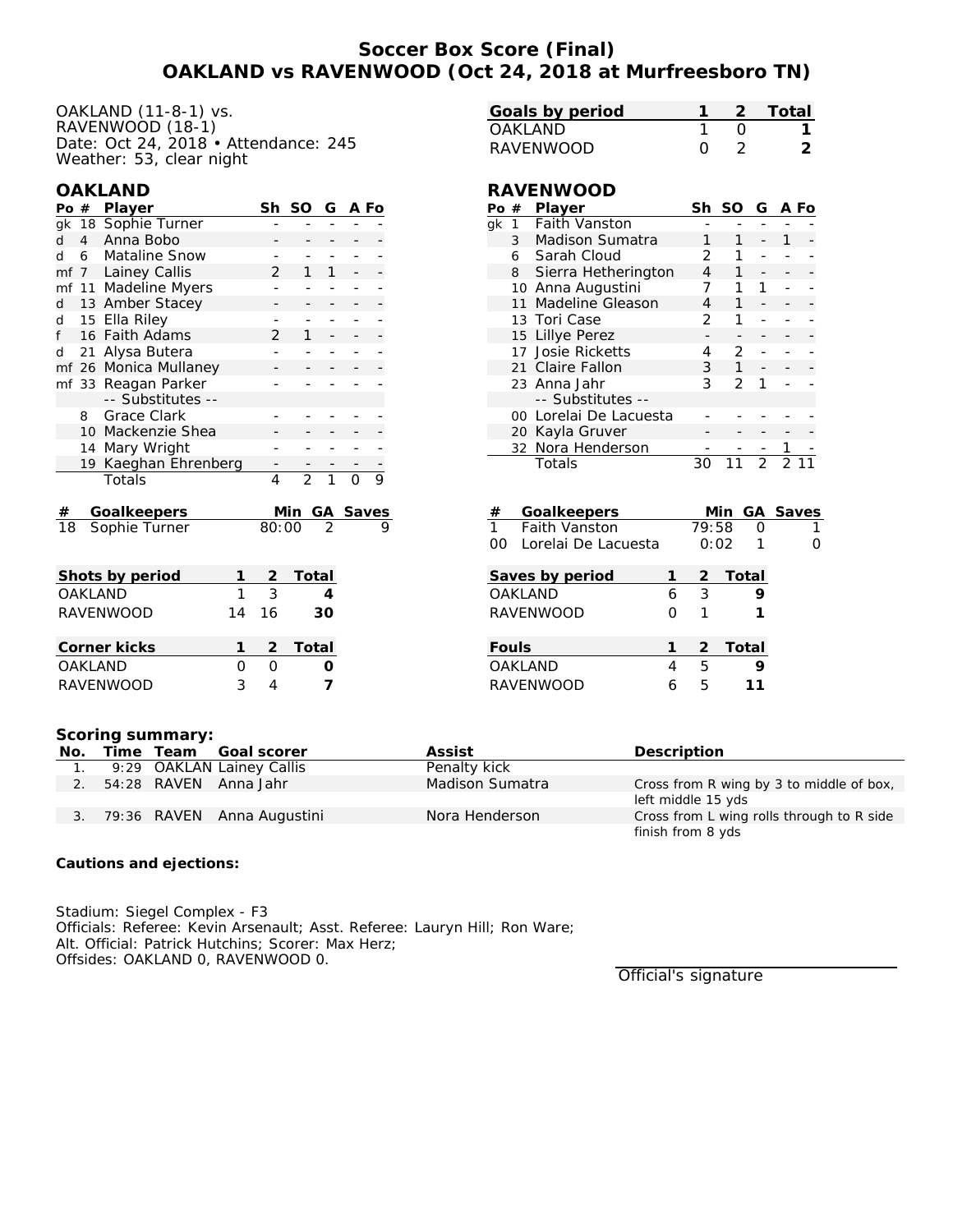# **Play-by-Play Summary (1st period) OAKLAND vs RAVENWOOD (Oct 24, 2018 at Murfreesboro TN)**

#### **OAKLAND Starters:**

| D  | 4 | Anna Bobo     |
|----|---|---------------|
| D  | 6 | Mataline Snow |
| MF |   | Lainey Callis |

- MF 11 Madeline Myers
- D 13 Amber Stacey
- D 15 Ella Rilev
- F 16 Faith Adams
- GK 18 Sophie Turner
- D 21 Alysa Butera
- MF 26 Monica Mullaney
- MF 33 Reagan Parker

## **RAVENWOOD Starters:**

- 3 Madison Sumatra
- 6 Sarah Cloud
- 8 Sierra Hetherington
- 10 Anna Augustini
- 11 Madeline Gleason
- 13 Tori Case
- 15 Lillye Perez
- 17 Josie Ricketts
- 21 Claire Fallon
- 23 Anna Jahr
- GK 1 Faith Vanston
- 00:00 Sophie Turner at goalie for OAKLAND.
- 00:00 Faith Vanston at goalie for RAVENWOOD.
- 01:06 Corner kick by RAVENWD Anna Jahr [01:06].
- 06:10 Shot by RAVENWD Sarah Cloud WIDE RIGHT.
- 07:43 Shot by RAVENWD Claire Fallon, SAVE Sophie Turner. Foul on RAVENWOOD.
- 08:56 Shot by RAVENWD Josie Ricketts, SAVE Sophie Turner. Foul on RAVENWOOD.
- 09:29 Lorelai De Lacuesta at goalie for RAVENWOOD.
- 09:29 RAVENWD substitution: Lorelai De Lacuesta for Faith Vanston.
- 09:29 OAKLAND Lainey Callis PENALTY KICK GOAL.

### **OAKLAND 1, RAVENWOOD 0**

- 09:31 Faith Vanston at goalie for RAVENWOOD.
- 09:31 RAVENWD substitution: Faith Vanston for Lorelai De Lacuesta.
- 12:21 Shot by RAVENWD Claire Fallon WIDE.
- 13:43 Shot by RAVENWD Josie Ricketts, SAVE Sophie Turner.
- 14:31 Shot by RAVENWD Madeline Gleason, SAVE Sophie Turner.
- 15:06 OAKLAND substitution: Mary Wright for Faith Adams. Foul on OAKLAND.
- 18:00 OAKLAND substitution: Faith Adams for Reagan Parker.
- 18:00 RAVENWD substitution: Nora Henderson for Anna Augustini.
- 20:01 Shot by RAVENWD Madeline Gleason WIDE.
- 20:28 RAVENWD substitution: Anna Augustini for Nora Henderson. Foul on RAVENWOOD.
- 21:14 RAVENWD substitution: Nora Henderson for Anna Jahr. Foul on RAVENWOOD.
- 21:57 OAKLAND substitution: Kaeghan Ehrenberg for Madeline Myers. Foul on OAKLAND.
- 23:36 Shot by RAVENWD Anna Augustini BLOCKED.
- 24:11 Corner kick by RAVENWD Anna Jahr [24:11].
- 24:15 Shot by RAVENWD Sierra Hetherington BLOCKED.
- 24:26 Shot by RAVENWD Josie Ricketts HIGH.
- 25:02 Shot by RAVENWD Tori Case, SAVE Sophie Turner. Foul on OAKLAND.
- 27:04 Shot by RAVENWD Anna Augustini WIDE LEFT. Foul on RAVENWOOD.
- 30:42 Shot by RAVENWD Josie Ricketts BLOCKED.
- 34:54 Corner kick by RAVENWD Josie Ricketts [34:54].
- 35:08 RAVENWD substitution: Kayla Gruver for Sierra Hetherington.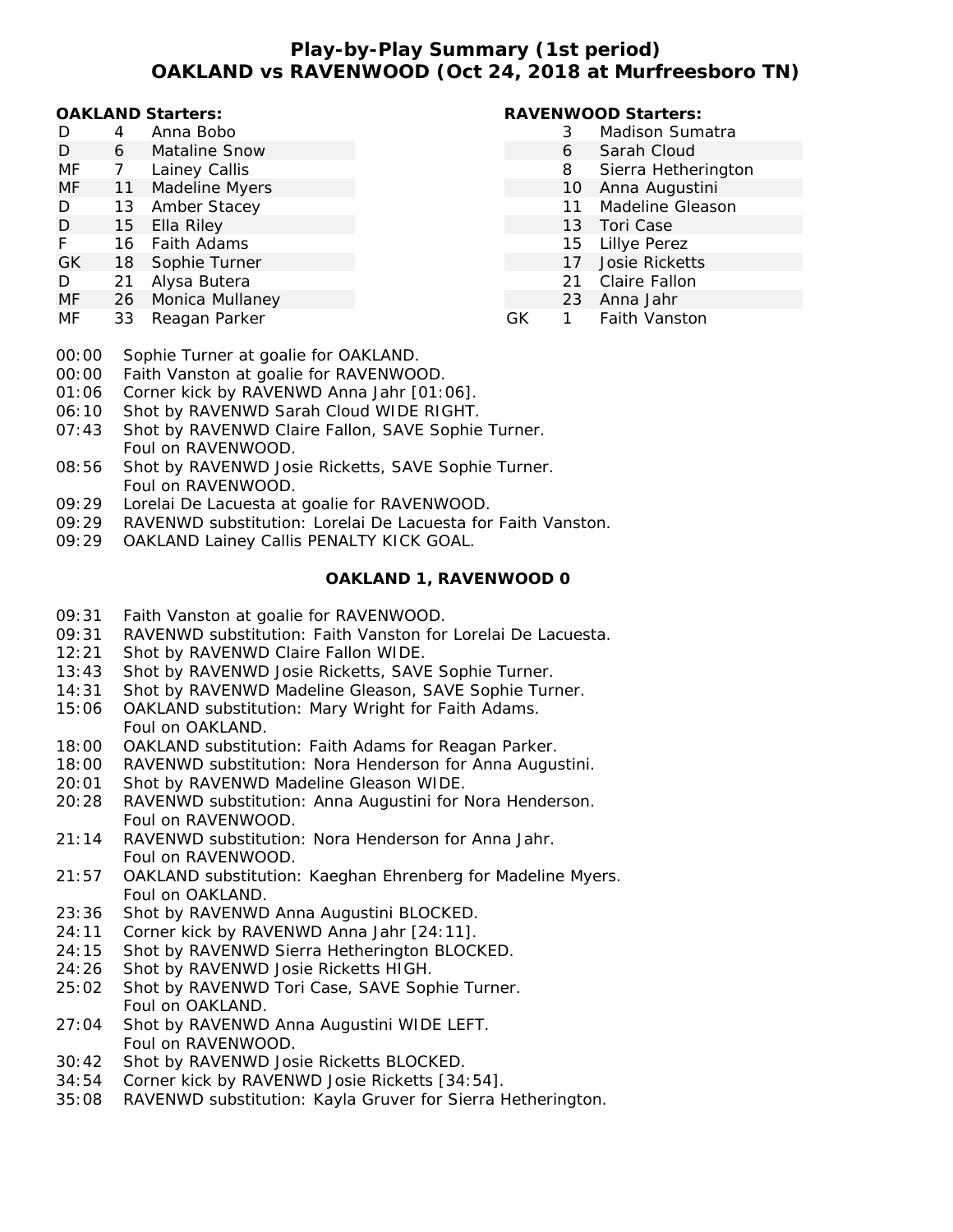# **Play-by-Play Summary (1st period) OAKLAND vs RAVENWOOD (Oct 24, 2018 at Murfreesboro TN)**

- 35:08 OAKLAND substitution: Madeline Myers for Mary Wright.
- 36:11 Shot by RAVENWD Sarah Cloud, SAVE Sophie Turner. Foul on OAKLAND. Foul on RAVENWOOD.
- 40:00 End of period [40:00].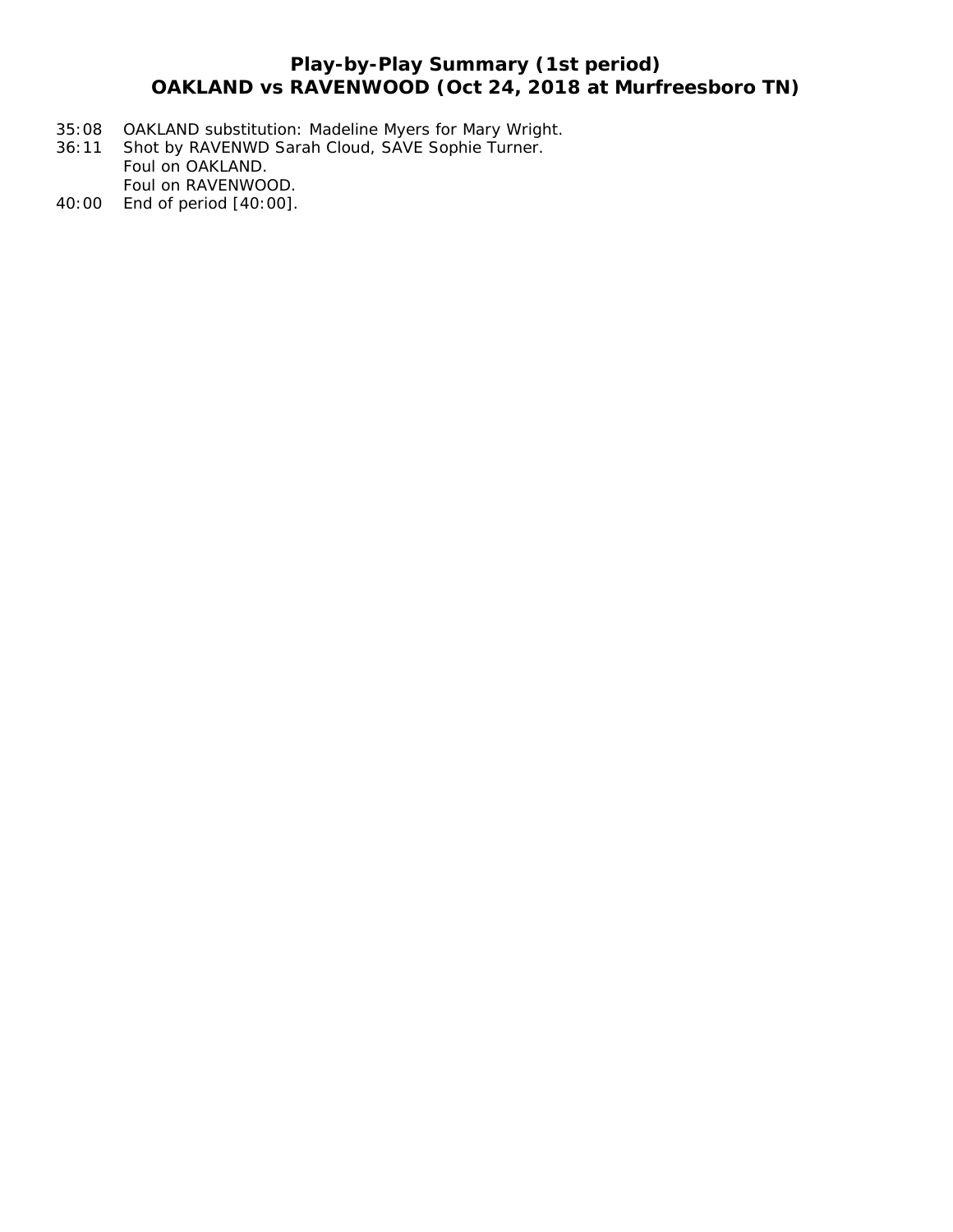# **Play-by-Play Summary (2nd period) OAKLAND vs RAVENWOOD (Oct 24, 2018 at Murfreesboro TN)**

- 40:00 Start of 2nd period [40:00].
- 40:00 For OAKLAND: #4 Anna Bobo, #6 Mataline Snow, #7 Lainey Callis, #11 Madeline Myers, #13 Amber Stacey, #15 Ella Riley, #16 Faith Adams, #18 Sophie Turner, #21 Alysa Butera, #26 Monica Mullaney, #33 Reagan Parker.
- 40:00 For RAVENWD: #1 Faith Vanston, #3 Madison Sumatra, #6 Sarah Cloud, #8 Sierra Hetherington, #10 Anna Augustini, #11 Madeline Gleason, #13 Tori Case, #15 Lillye Perez, #17 Josie Ricketts, #21 Claire Fallon, #23 Anna Jahr.
- 40:47 Corner kick by RAVENWD Anna Jahr [40:47].
- 40:55 Shot by RAVENWD Sierra Hetherington WIDE LEFT.
- 44:16 Shot by RAVENWD Anna Augustini BLOCKED.
- 44:26 Shot by RAVENWD Anna Augustini WIDE RIGHT.
- 45:39 Shot by RAVENWD Anna Jahr, SAVE Sophie Turner.
- 48:08 Shot by RAVENWD Madison Sumatra, SAVE Sophie Turner. Foul on OAKLAND.
- 48:56 Shot by RAVENWD Sierra Hetherington WIDE RIGHT.
- 50:01 Corner kick by RAVENWD Anna Jahr [50:01].
- 50:49 Shot by RAVENWD Claire Fallon WIDE LEFT. Foul on OAKLAND. Foul on RAVENWOOD.
- 54:28 GOAL by RAVENWD Anna Jahr, Assist by Madison Sumatra.

#### **OAKLAND 1, RAVENWOOD 1**

\*Cross from R wing by 3 to middle of box, 23 shoots left middle 15 yds

- 54:28 OAKLAND substitution: Kaeghan Ehrenberg for Faith Adams.
- 54:28 RAVENWD substitution: Nora Henderson for Anna Jahr.
- 55:44 OAKLAND substitution: Faith Adams for Monica Mullaney. Foul on RAVENWOOD. Foul on RAVENWOOD.
- 57:51 Shot by RAVENWD Anna Augustini WIDE LEFT.
- 59:02 Shot by RAVENWD Sierra Hetherington, SAVE Sophie Turner.
- 59:57 OAKLAND substitution: Monica Mullaney for Reagan Parker.
- 60:33 OAKLAND substitution: Mary Wright for Anna Bobo. Foul on OAKLAND.
- 61:22 Shot by RAVENWD Madeline Gleason BLOCKED.
- 61:48 Corner kick by RAVENWD Anna Augustini [61:48].
- 62:49 RAVENWD substitution: Anna Jahr for Nora Henderson.
- 64:46 Shot by OAKLAND Faith Adams HIGH.
- 65:00 OAKLAND substitution: Mackenzie Shea for Madeline Myers.
- 65:53 Shot by OAKLAND Faith Adams, SAVE Faith Vanston.
- 66:52 Shot by RAVENWD Anna Augustini HIGH.
- 66:59 OAKLAND substitution: Grace Clark for Kaeghan Ehrenberg.
- 66:59 RAVENWD substitution: Nora Henderson for Claire Fallon. Foul on RAVENWOOD.
- 69:11 Shot by OAKLAND Lainey Callis HIGH. Foul on OAKLAND. Foul on RAVENWOOD.
- 72:48 Shot by RAVENWD Anna Jahr BLOCKED.
- 73:18 OAKLAND substitution: Madeline Myers for Mackenzie Shea.
- 73:18 RAVENWD substitution: Claire Fallon for Lillye Perez.
- 73:37 Corner kick by RAVENWD Anna Jahr [73:37].
- 74:30 Shot by RAVENWD Tori Case HIGH.
- 74:37 OAKLAND substitution: Kaeghan Ehrenberg for Grace Clark. Foul on OAKLAND.
- 78:15 OAKLAND substitution: Reagan Parker for Mary Wright.